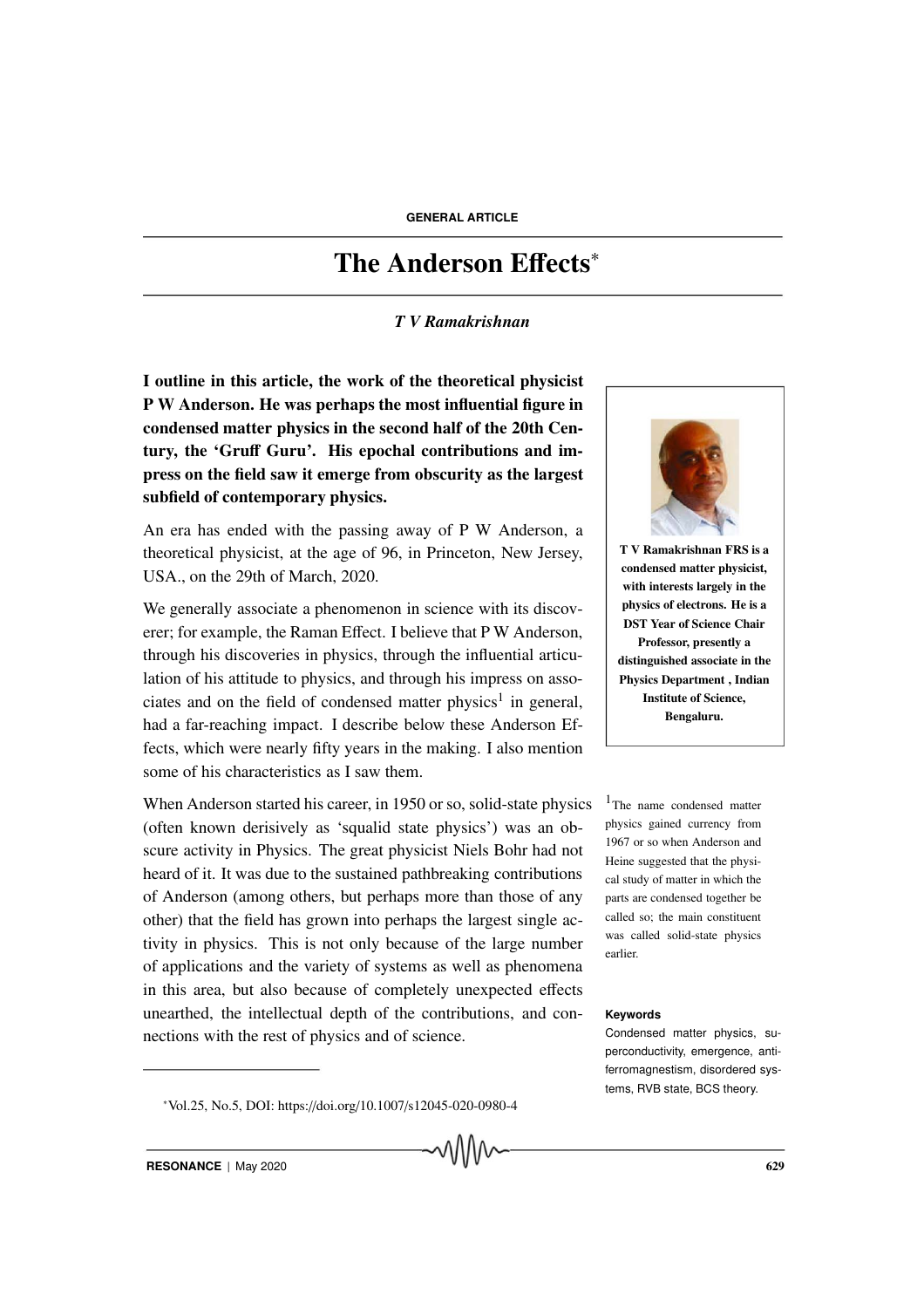Figure 1. P W Anderson at eighty three.



Another effect is this: In 1972, Anderson wrote a pathbreaking paper called 'More is Different'. It was a clarion call. It woke us up to the reality of emergence, at a stage when 'real' science was equated with reductionism, though emergence has always been a known reality in science. It reminded us that "At each stage (of complexity) entirely new laws, concepts, and generalizations are necessary, requiring inspiration and creativity to just as great a degree as the previous one". "The main fallacy in this kind of (reductionist) thinking is that a reductionist hypothesis does not imply by any means a 'constructionist' one". "The constructionist hypothesis breaks down when confronted with the twin difficulties of scale and complexity". The last is a reference to the common belief that once the basic laws of nature are known, the rest is 'just' a relatively straightforward if painstaking, matter of putting things together according to them. (There is a reprint of this paper in this issue, with an introduction by R Nityananda). This work has already had a great positive effect on physics and on areas of science beyond. I guess that this second 'Anderson Effect' is important for the survival and growth of science.

The third Anderson Effect is through his associates, and through his effect on those who had even a chance encounter with him. About the first, as mentioned by G Baskaran, many physicists in this part of the world (including me) have had influential associa-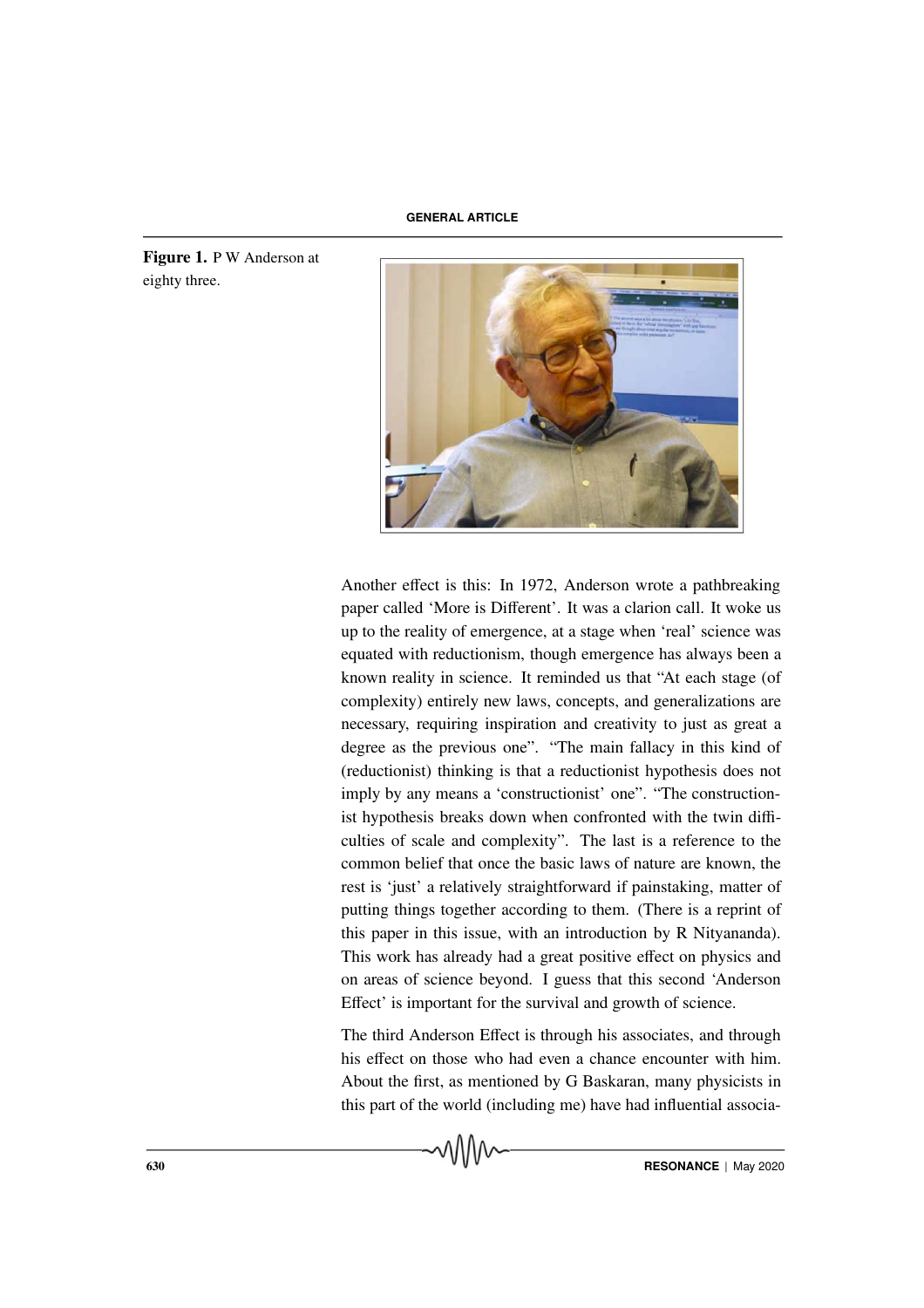tion with him. The consequences of this can be seen in their effect on the next generation of physicists. This is a common propagating and expanding effect. An example of the latter is Doug Osheroff's encounter with him, as described by Baskaran. Doug had found, in 1972, two glitches in the pressure vs. temperature curve of fluid He<sup>3</sup> at temperatures of order 2mK. (He was a PhD student in Cornell then). He and his mentors thought that the glitches were connected with the solidification of  $He^{3}$ ; a paper by them describing the result this way was accepted for publication in the prestigious journal *Physical Review Letters*. Doug went to Bell Labs, where Anderson worked, for a job interview, and talked to him about his results. Anderson's eyes lit up, and he said that they were probably seeing superfluid  $He<sup>3</sup>$ , a new and very much sought after phase of quantum matter, and made a number of related suggestions. Several months of difficult experiments later, this was confirmed.

Doug Osheroff and his mentors were awarded the Nobel Prize in 1996 for this discovery. This kind of thing, a sharp recognition that something major may be involved in an observation which might be missed or misinterpreted, and its persuasive communication, has happened far too often with Anderson to be a fluke.

I now elaborate on the first Anderson Effect by mentioning a few examples. Many of his contributions are now part of the basis Many of Anderson's of modern condensed matter physics, and also of its present active frontiers. Some have had consequences outside this field—in physics, in computer science, and in biology.

In condensed matter physics (both its quantum or hard, and classical or soft parts) one is close to a variety of natural phenomena and to controlled experiment. One is thus close to the wellspring of modern science in the sense of Francis Bacon (1561–1620), one of its founding spirits. (He emphasized the importance of experiment over contemplation, and over scriptural authority. He also felt that science should aim at practical inventions for the improvement of all human life). Anderson's inspiration is Baconian, as he has said. He starts with experiment, makes a hypothesis and an appropriate theoretical model; interestingly, his inspiration in contributions are now part of the basis of modern condensed matter physics, and also of its present active frontiers. Some have had consequences outside this field—in physics, in computer science, and in biology.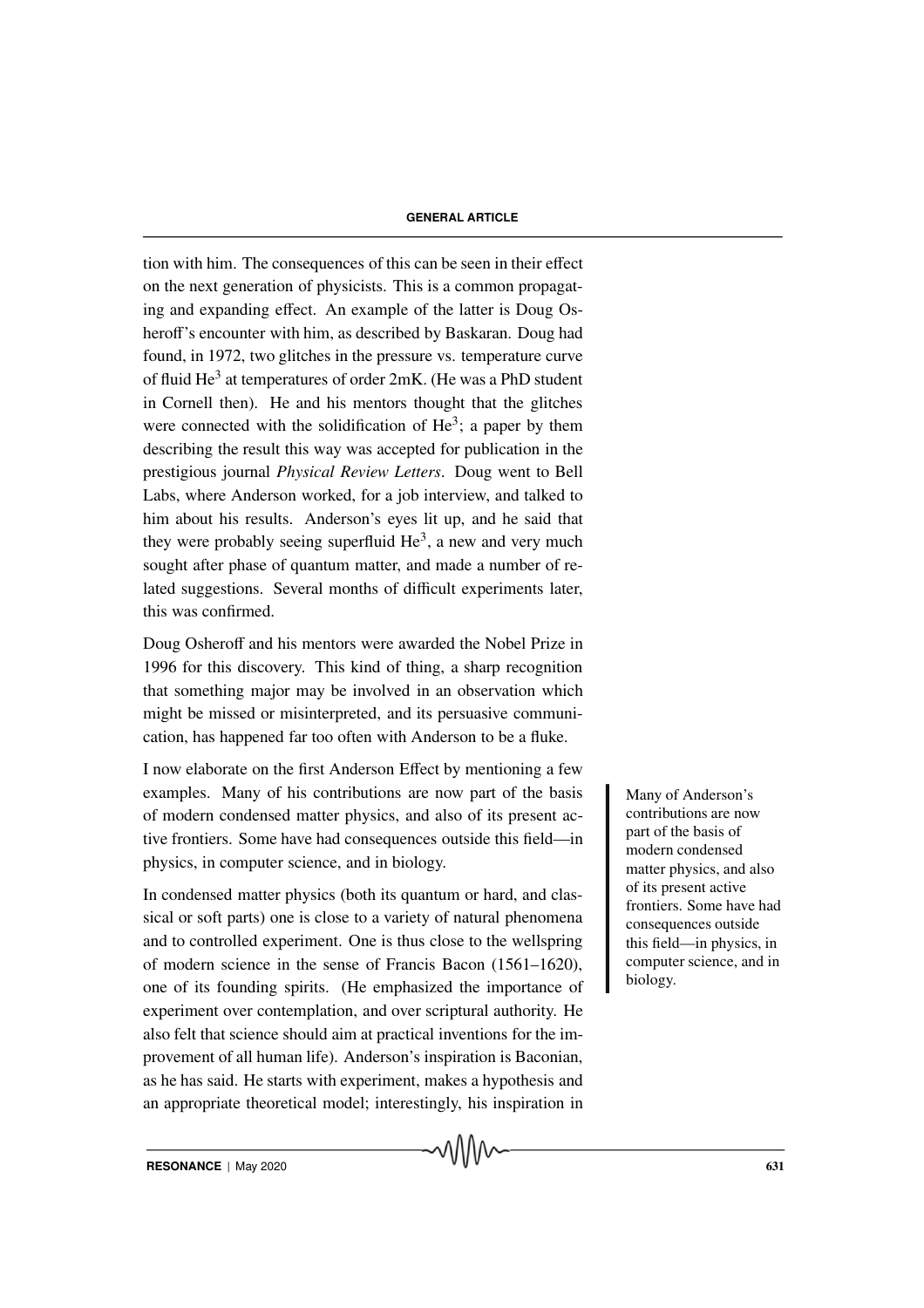solving the model and in predicting its consequences is natural reality of whose interconnected nature he has profound knowledge, as pointed out by Baskaran. Because of his training and the milieu in which his work was done, his knowledge of formalism is broad and deep; it is deployed as necessary, but he is primarily a natural scientist.

Perhaps the first of Anderson's major contributions is his analysis of antiferromagnetism (1952). I describe this in some detail because it touches on many of the broad themes in his life work, e.g. broken symmetry, quantum phenomena in condensed matter, emergence, etc. For purposes of magnetism, atoms are modelled simply as magnetic moments or spins. Heisenberg showed that quantum mechanically, the difference in magnetic energy between possible magnetic states of atoms can be modelled by a coupling between their spins. If this coupling, which is strongest between nearest neighbour spins, is such that the energy of a pair is lowered when the spins are parallel, it is called ferromagnetic and leads to all the spins pointing parallel below a certain temperature. Crudely, this is the state of affairs in the metals Fe, Co, and Ni. In a ferromagnet, all the spins are parallel and the total In a ferromagnet, all the  $\parallel$  spin points in one of infinite possible directions, in each of which the system has the same energy; such spin states are degenerate eigenstates of the Hamiltonian which determines their dynamics. Thus ferromagnetic order, by choosing one out of an infinite number of directions for the total spin, breaks a symmetry. However, there is another large family of magnetic materials, consisting of insulators. Members of this family have no net magnetization; magnetic ordering of a different kind seems involved. One can guess that the interaction between spins is anti-ferromagnetic in these and that is the cause of the difference. The lowest energy state ought then to be one in which the nearest neighbours form spin singlets because of the antiferromagnetic interaction, without net magnetization or spin. One would then think that the material ought to consist of some combination of such spin singlets.

> In sharp contrast to this, Neel proposed in 1932 that there exists a stable state for spins with pairwise antiferromagnetic interactions

spins are parallel and the total spin points in one of infinite possible directions, in each of which the system has the same energy; such spin states are degenerate eigenstates of the Hamiltonian which determines their dynamics.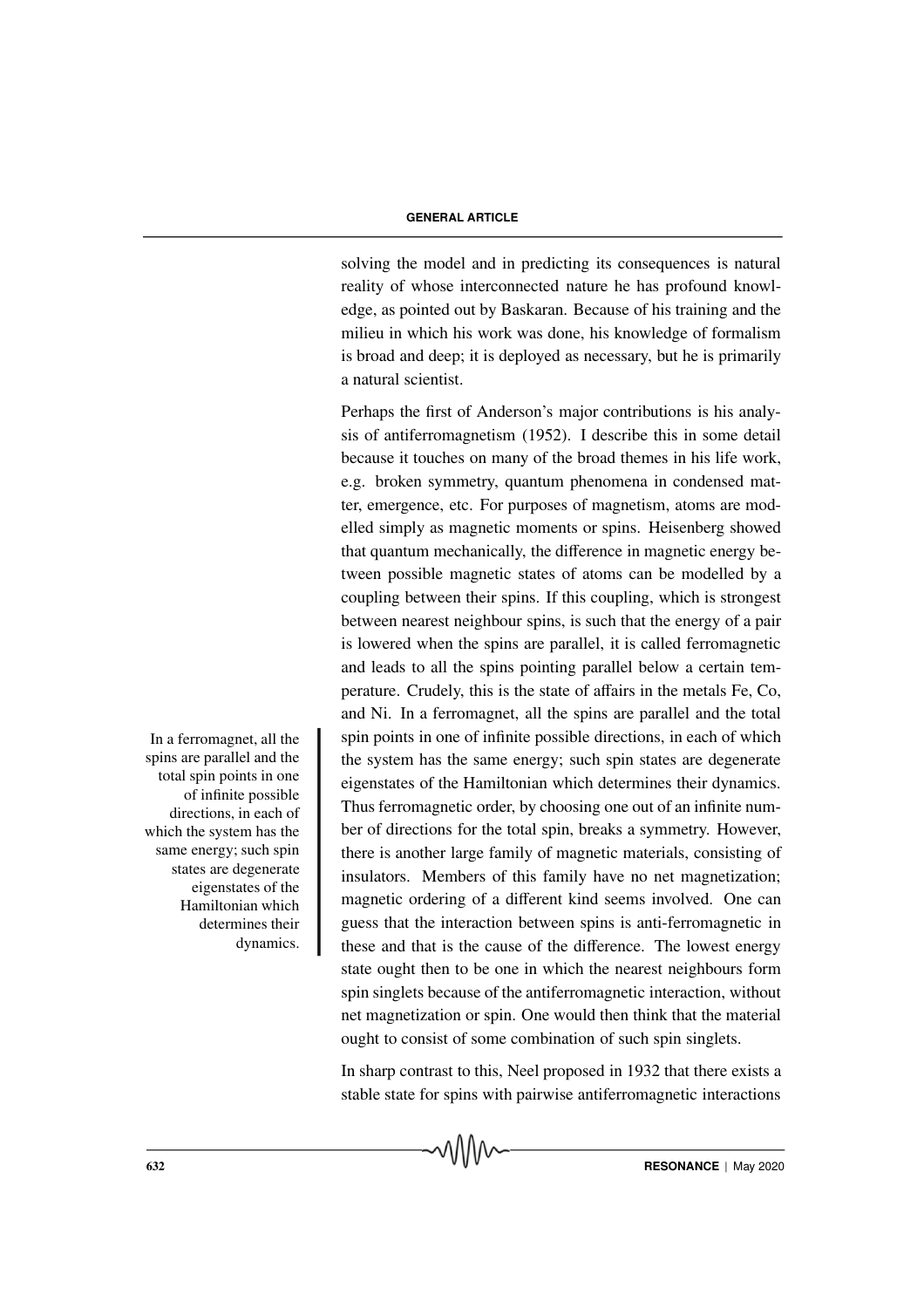

Figure 2. Two different lattices in two dimensions: (a) Square planar lattice, with magnetic moments shown by arrows on different sublattices, also square. (b) Triangular lattice.

in which they point one way on all sites of one atomic sublattice, and the opposite way in the other. The sublattices interpenetrate each other and have an equal number of spins. This arrangement is such that the nearest neighbours of each spin point opposite to that spin. (These nearest neighbours are all members of the 'other' sublattice). The material as a whole has no net magnetization though each sublattice has, and it has this kind of well-defined magnetic arrangement extending over very long distances; theoretically, infinite distances. This is called a longrange order. (As a concrete example, one can visualize a square lattice in the plane of this page, in two dimensions; the spins are all situated at the corners of the squares. The two sublattices are also square lattices, as one can see by drawing the figure). The ordering hypothesized by Neel was established experimentally in 1951, using the scattering of neutrons from the material. This is a new kind of broken symmetry found in Nature. The Neel state is *not* a collection of spin singlets; it is not an eigenstate of the Hamiltonian. How then can it be the ground state? Anderson confronted this mystery directly. He showed first that inevitable quantum fluctuations with respect to the Neel state are impor-

 $RESONANCE | May 2020$  633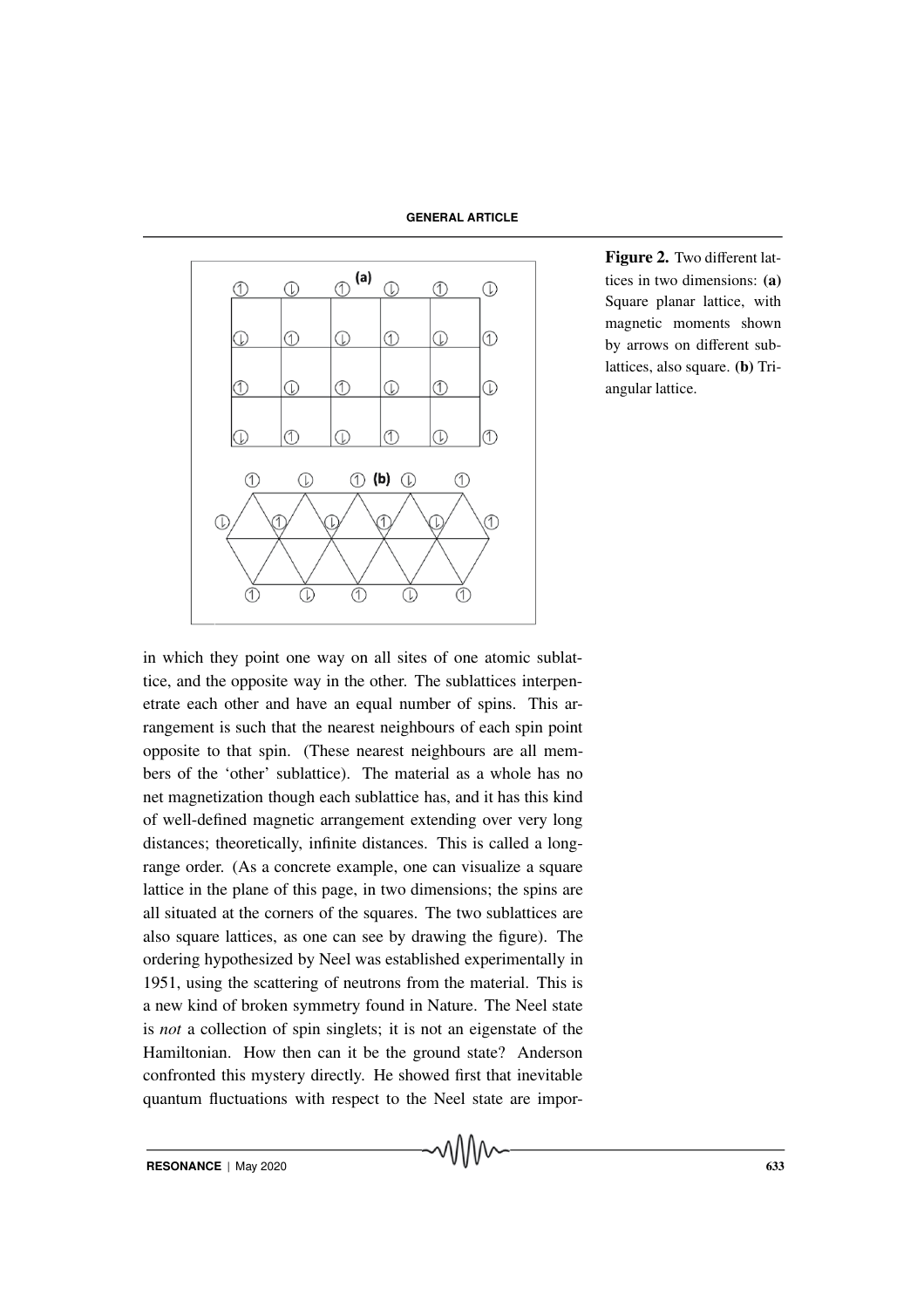tant in several ways. They reduce the sublattice magnetization by amounts which can be measured.

mechanically, there are transitions between states in which the sublattice magnetization points in different directions so that at long enough time scales, these states get all mixed up; the net sublattice magnetization averages to zero. However, the time scale is long; it could be larger than the age of the universe! Anderson proposed and implemented an imaginative rotor model for what happens to the antiferromagnet as a *whole*, i.e. collectively. Crudely, the sublattice magnetization can be thought of the direction in which the collective rotor points. The rotor is described by the moment of inertia of the entire antiferromagnet and by a quantum mechanical term which changes the direction in which the rotor points. The lowest state of this rotor is one which mixes up all the directions; he showed that the time scale for achieving such a state is astronomical, as we have mentioned above. So, the emergence of the broken symmetry state seems the first step in understanding how the symmetry inherent in the quantum mechanical equations of motion is restored. Almost always, this step is not taken because symmetry restoration occurs at astronomically long time scales.

Scientifically, this early foray of Anderson into magnetism is profound; it deals explicitly with the unusual observed breaking of symmetry, its consequences and its restoration. (Because of its familiarity, our minds do not record the fact that a solid is a similar example of broken symmetry; the quantum mechanical laws of motion are invariant under continuous translation and rotation. The crystalline solid is unchanged only under specific translations and rotations). One has, first, the fact of broken symmetry, an *emergent* property. This broken symmetry state has novel characteristic properties, like appropriate kinds of rigidity (e.g. it hurts when you kick a stone), absent in the phase with unbroken symmetry. Quantum mechanics restores the symmetry, often on astronomical timescales. By now, the ideas first articulated by Anderson are part of the basis of the physicist's description of interacting particles and fields.

Quantum mechanically, Quantum there are transitions between states in which the sublattice magnetization points in different directions so that at long enough time scales, these states get all mixed up; the net sublattice magnetization averages to zero.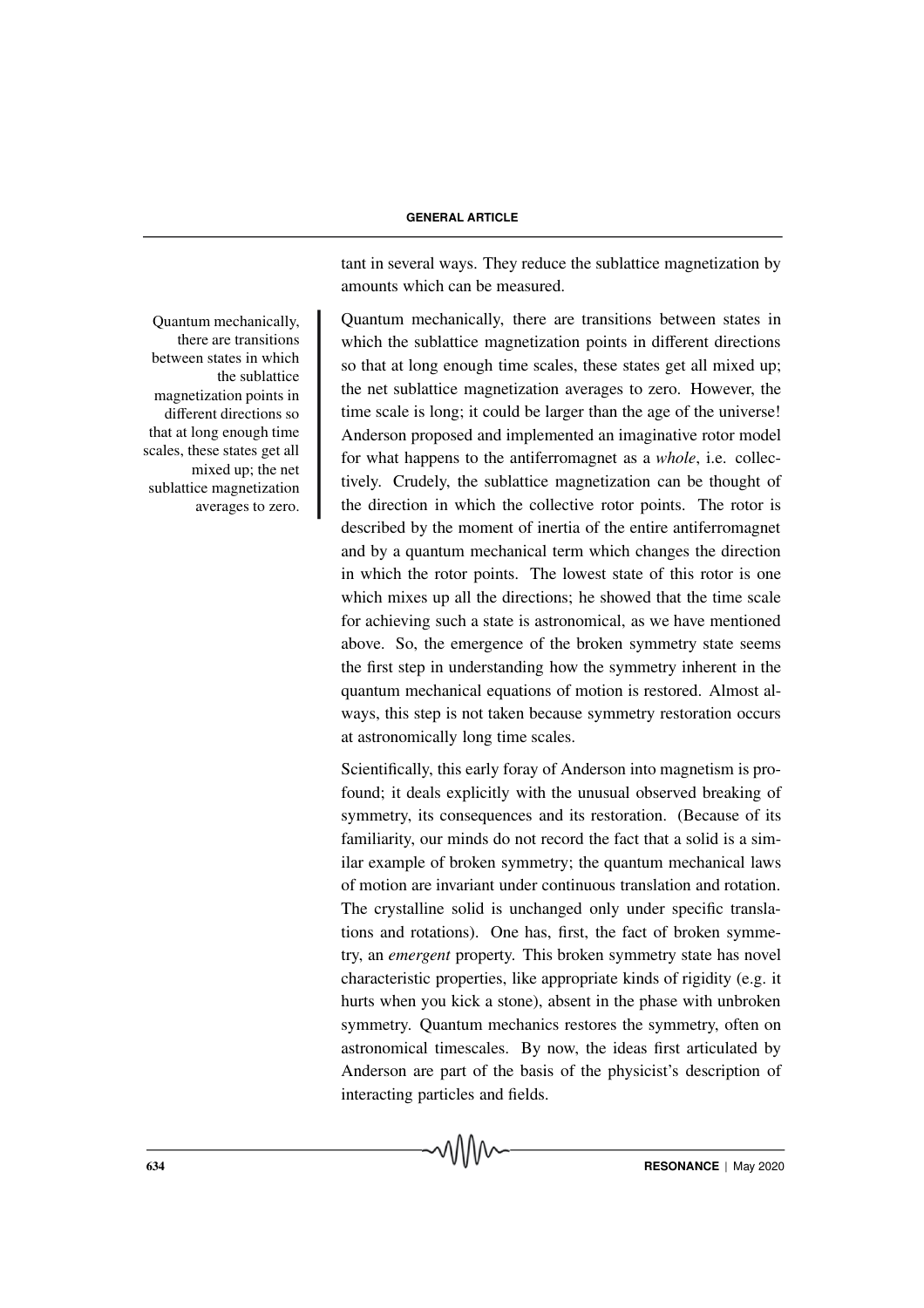Some others among Anderson's contributions to magnetism stand out because of their foundational nature and enormous consequences. At about the same time as the above work on quantum effects in antiferromagnetism, his mind turned to the question of why antiferromagnetic exchange? It is an empirical fact that there are thousands of insulating magnetic materials, e.g. magnetic oxides which are antiferromagnetic and ferrimagnetic, etc., with hardly any ferromagnets among them! This would not even be possible if there were no basic antiferromagnetic interaction. What is its origin? Why is it endemic in insulators? In the thirties, Hendrik Kramers had argued that superexchange, involving quantum mechanical admixture of higher energy 'virtual' states with the ground state of the magnetic ion, is the cause. Anderson, in work which spanned almost the entire decade of the 1950s, gave this idea flesh and blood and unique intellectual depth. He identified materials, chemical families, crystal structures, systematics in properties, and connected each one of these with atomiclevel quantum realities (e.g. orbitals). The practical importance of this cannot be gainsaid: for example, ferrites, a family of insulating ferrimagnets (with only basic antiferromagnetic interactions between the nearest neighbours) are the staple material in electronic inductors, transformers and electromagnets. Characteristically, Anderson realized that at the basis of superexchange (now known as the Kramers–Anderson or Anderson superexchange) was strong electron correlation. This is the fact that for the d orbitals involved there is a large energy difference between states with different d electron numbers at a given site arising from the strong Coulomb repulsion between like charges, so that the numbers and dynamics are strongly correlated. This absence of fluctuation in the number of d (or local) electrons is the origin of associated magnetic moments. This broad idea was at the same time being developed by Mott, who also realized that it could be the basis for electrons staying 'home' in a certain family of solids and thus of their being insulators (now known as Mott insulators; the phenomenon is often called the Mott phenomenon). These antiferromagnets are Mott insulators.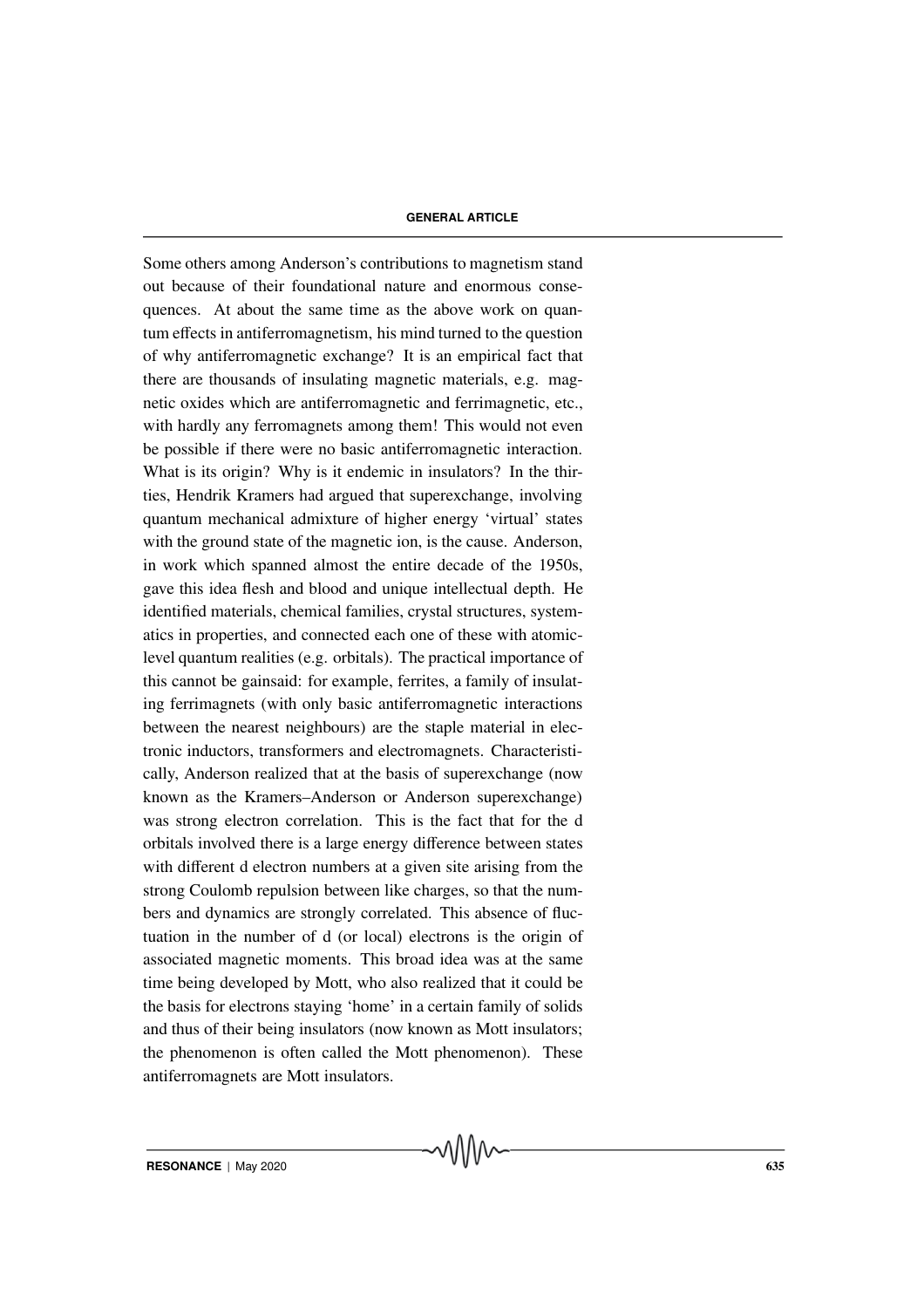by the fact that dilute concentrations of magnetic atoms, dissolved in some metals, show magnetism while the same atoms dissolved in some other metals do not show magnetism. This fundamental dichotomy in behaviour led him to develop in 1957 what is known as the Anderson model for a magnetic impurity in metals.

Anderson was intrigued by the fact that dilute concentrations of magnetic atoms, dissolved in some metals, show magnetism while Anderson was intrigued the same atoms dissolved in some other metals do not show magnetism. This fundamental dichotomy in behaviour led him to develop in 1957 what is known as the Anderson model for a magnetic impurity in metals. In his model, there is an effective local repulsion between electrons in the same atomic orbital of the magnetic impurity, as mentioned earlier. This stabilizes its magnetic state which has a definite number of electrons on the atom. This would be all there is, for an isolated atom. But if this atom is embedded in a metal, quantum mechanically, the 'magnetic' electrons of the impurity mix (hybridize) with the electrons of the metal; the local number fluctuates with time. Anderson's model includes this explicitly. He showed in a self-consistent solution of this problem that the magnetic moment exists for relatively small hybridization, while it disappears for larger values. This Anderson model is the parent of quantum impurity models in solids and is a crucial ingredient of modern electronic structure calculations of solids which include effects of strong electron correlation.

> There are many magnetic systems in which the interactions are ferromagnetic between some pairs while antiferromagnetic between others, with a random distribution of these possibilities. These 'spin glasses' have quite unusual properties; the folklore was that as such a collection of spins is cooled, it freezes continuously into the most energetically favourable configuration decided by the nature of magnetic interactions of an atom with those in its vicinity. The model of Edwards and Anderson (1975) for such systems, and their novel analysis showing that there is actually a sharp transition into the spin glass state characterized by a precisely defined freezing criterion, galvanized and revolutionized the field. Further exploration showed that there are farreaching parallels with many kinds of statistical systems which consist of a large number of interconnected parts. They could be interconnected neurons, a large number of cities (situated at different distances from each other) which a salesman is expected to visit, and the associated question of the optimization of travel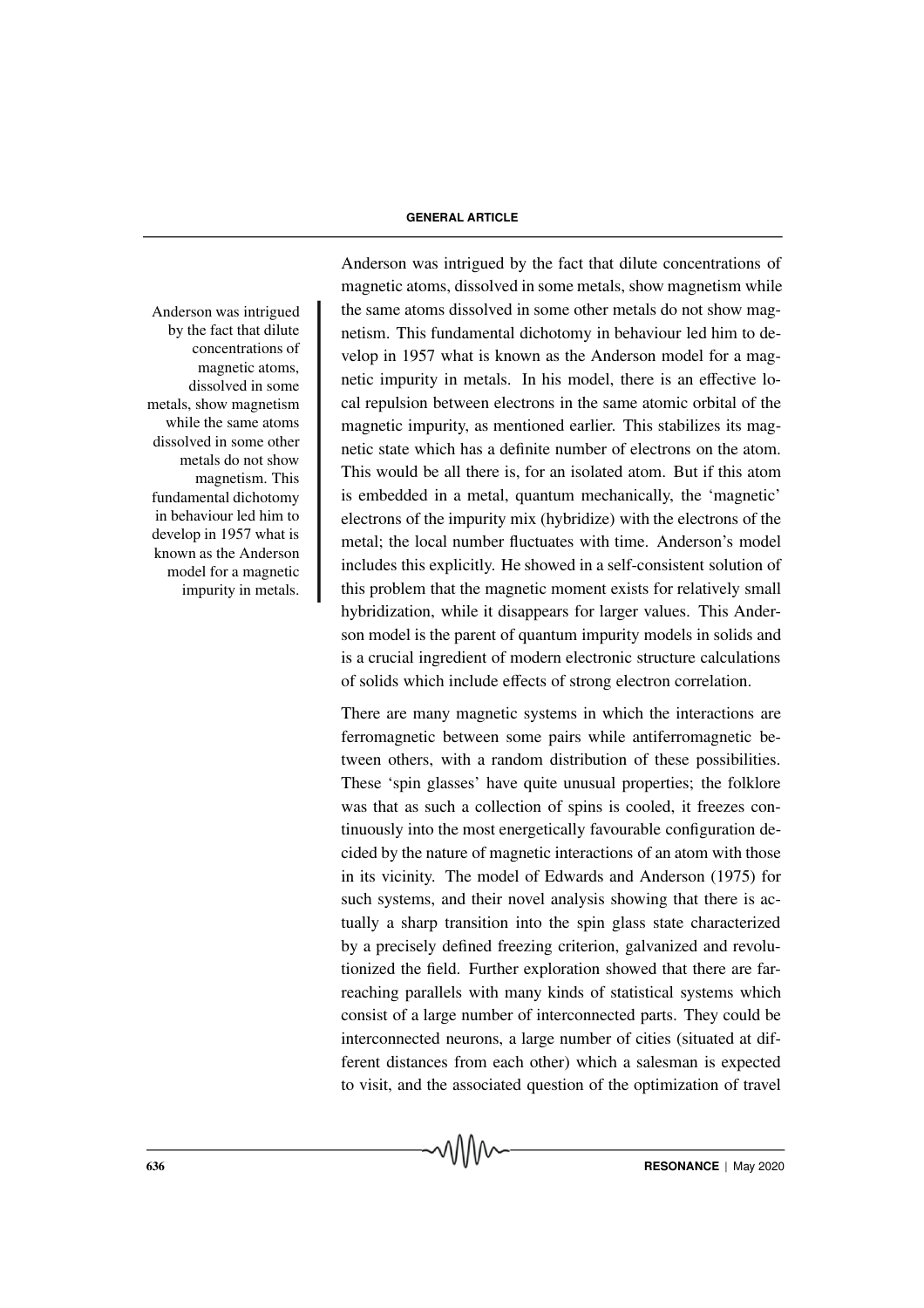time, etc. The directly inspired methods of combinatorial optimization have spawned and invigorated large areas outside physics.

Anderson returned to the question of the natural state of a collection of spins with antiferromagnetic interactions in the early seventies (1973). He considered antiferromagnetically coupled systems of spin (1/2) (in units of  $\hbar$  or (h/2 $\pi$ )) which is the smallest value possible quantum mechanically and, therefore, with the largest quantum effects, and with lattices in which the two sublattice partitioning of Neel is not possible, e.g. a triangular lattice in two dimensions (unlike the square planar lattice mentioned above; a figure shows both the square planar and triangular lattices). He showed that for these, a superposition of spin singlets, known as the resonating valence bond (or RVB) state, is quite likely to be the ground state, compared to a version of the Neel state. This is a new avatar of a similar state conjectured for metallic electrons by Pauling. It is a quantum spin liquid, a very active field of modern condensed matter physics, chemistry, and materials research. Many candidate materials, which for these and other reasons do not order in the familiar Neel manner, have been identified and actively explored in the last few years. (The Neel state can be thought of as a spin solid). The RVB state is also the parent of high-temperature superconductivity, e.g. in the cuprates, in the approach of Anderson. This subject occupied him for more than three decades of his life, from 1987 onwards, and has been a rich source of other ideas as well. This is an area with which Baskaran has been associated from the very beginning of the field, and to which he has made many crucial contributions.

A major contribution, which in a sense flowed out of the above, has to do with the ultimate fate of magnetic impurities in metals. Do they continue to be magnetic down to the lowest temperatures, even though they are coupled to the (spins of) electrons in the metal ? The journey began from a relatively obscure but longstanding phenomenon. It had been known for decades that the electrical resistivity of many metals with magnetic impurities shows a minimum as a function of temperature. This is unexpected because the resistivity of metals generally increases as

The RVB state is the parent of high-temperature superconductivity, e.g. in the cuprates, in the approach of Anderson. This subject occupied him for more than three decades of his life, from 1987 onwards, and has been a rich source of other ideas as well. This is an area with which Baskaran has been associated from the very beginning of the field.

 $RESONANCE | May 2020$  637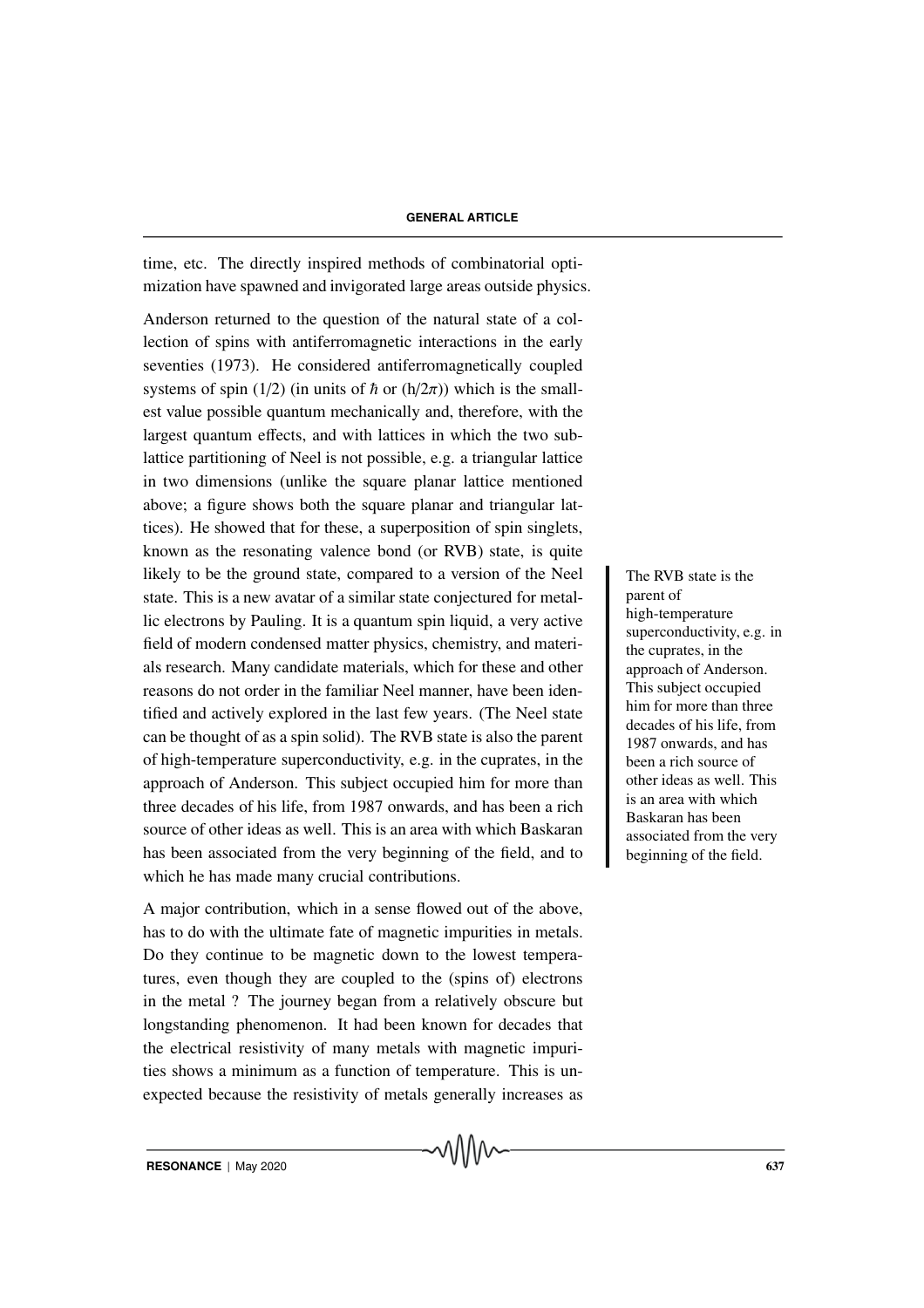thermal disorder increases. In a model with a pre-existing magnetic moment or spin coupled to the spin of conduction electrons of a metal, Kondo showed (1964) that to third order in this coupling, the scattering of conduction electrons (and hence the resistivity of the metal) increases as temperature decreases. This Kondo effect does account for the resistivity minimum. But it raises an uncomfortable question, which occupied physicists in the field for many years. The increase is logarithmically large as the temperature decreases, so it will cease to be a perturbative effect at lower temperatures. What happens then? Anderson was deeply concerned with this question . One of the lasting contributions which flowed out of his concern is the discovery that as the effect of the interaction of the local spin with higher energy electronic spin states is subsumed into its effective coupling with the remaining lower energy states, this effective coupling increases. As this process is carried to lower and lower electron energy scales, the coupling becomes stronger and stronger, and 'binds' the local spin and the conduction electron spin, a spin singlet results, and the magnetic moment disappears in the limit. This was the birth (1970) of a quantitative theory of the renormalization of coupling constants with the thinning out of degrees of freedom, a very pervasive and consequential idea in physics. (For example, the revolutionary work of K G Wilson in statistical  $^{2}$ Gautam Mandal, The Wilso- mechanics which was featured in an earlier issue of *Resonance*<sup>2</sup>). A large family of metals with magnetic rare earth atoms called heavy fermions, are lattice systems of this kind. Farther afield, the interaction between a particular family of elementary particles is strong when their energies are low, but effectively weaker when they are high. This behaviour of strong interactions has a deep parallel with the Kondo effect.

> There is an underlying fundamental phenomenon in degenerate Fermi systems (e.g. metals!) which was unearthed by Anderson in 1967; he realized that the state of a metal without a local potential and the state with a local potential are orthogonal in a singular way; one can think of the potential as exciting a large number of low energy particle hole excitations of the Fermi system with-

nian Revolution in Statistical Mechanics and Quantum Field Theory, *Resonance*, Vol.22, No.1, pp 15–36, 2017.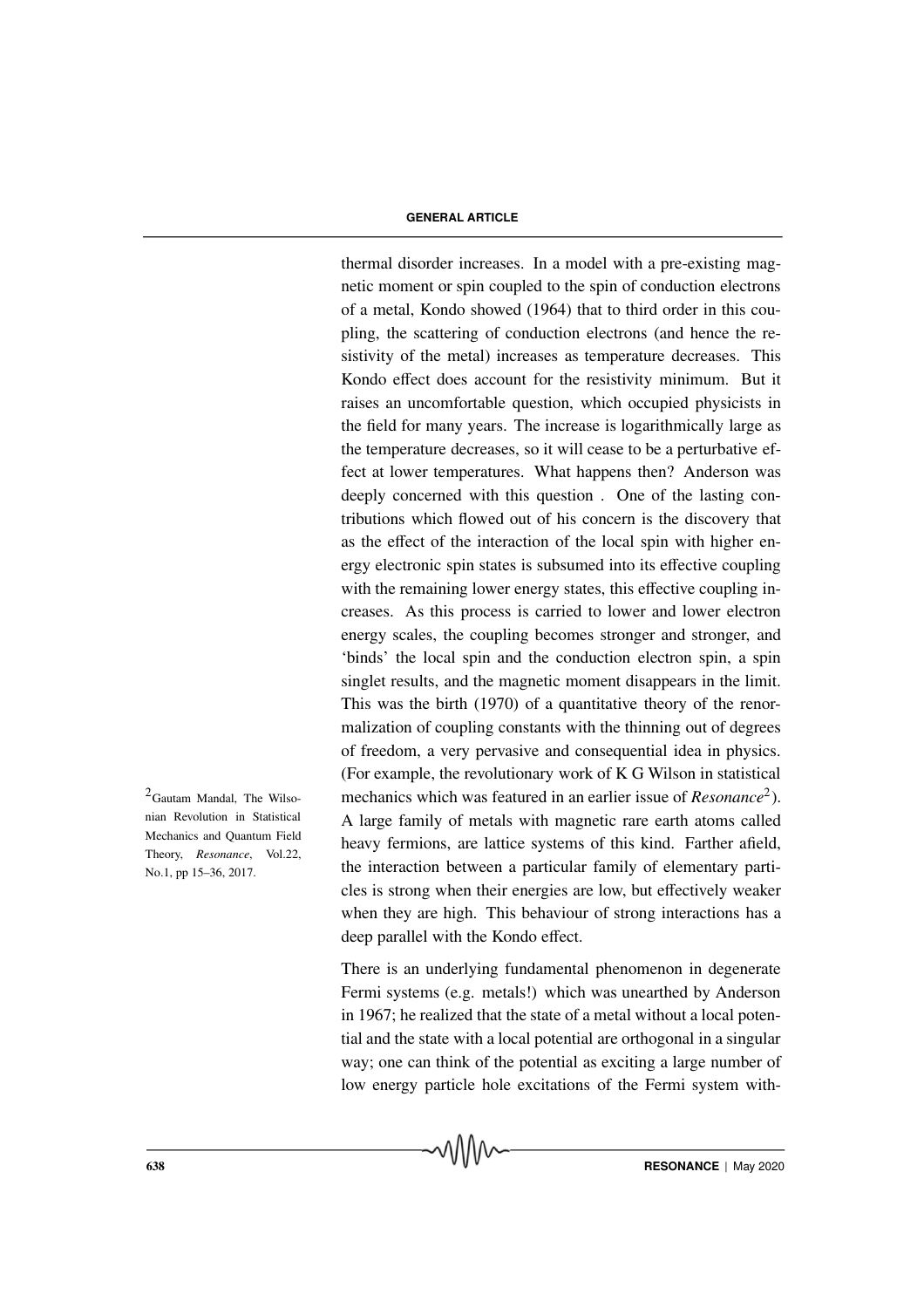out it. This catastrophically reduces the overlap between the two states. The orthogonality catastrophe has important consequences for many low energy/low temperature properties of metallic systems, including the above-mentioned disappearance of the local moment at low temperatures!

Another direction which Anderson's creativity took was his con-<br>Another direction which tribution to our understanding of the electronic behaviour of disordered systems. In the 1950s, Feher had observed that the magnetic moments of phosphorus atoms, of which a dilute collection is doped into silicon, are localized (this may have been the first observation of a spin qubit, as remarked on much later by Anderson). Influenced by this, Anderson proposed, in 1957, a completely new major phenomenon, namely the localization of electrons moving in sufficiently disordered systems. The standard belief was that as disorder increases, electrons diffuse more and more slowly. Anderson argued in a paper titled, 'The absence of diffusion in certain random lattices' that this diffusion totally ceases beyond a certain disorder. Anderson was awarded the Nobel Prize in 1977 for this discovery. The strangeness of this effect is its existence; diffusion does not become slower and slower but totally ceases. This happens even when there is no potential well which confines the electron to a particular position; the disordered system has a random potential energy landscape. (Of course one can have a chance accumulation of appropriate random potentials which leads to a potential well. This was pointed out by Lifshitz; it is the cause of electron localization in a band of energies known as band tails). Mott argued that the insulating nature of a whole class of semiconductors, namely non-crystalline materials which may be solids (e.g. amorphous semiconductors) or even liquids (e.g. transformer oil!) has this electronic basis. It is a phenomenon common to waves in random media, e.g. light waves, sound waves, and even Rossby waves, which are ocean waves with wavelengths of order a hundred kilometres.

Anderson returned to this two decades later (1979). Electrical conductivity was shown to harbour measurable effects of impending electron localization; quantum interference between electrons

Anderson's creativity took was his contribution to our understanding of the electronic behaviour of disordered systems.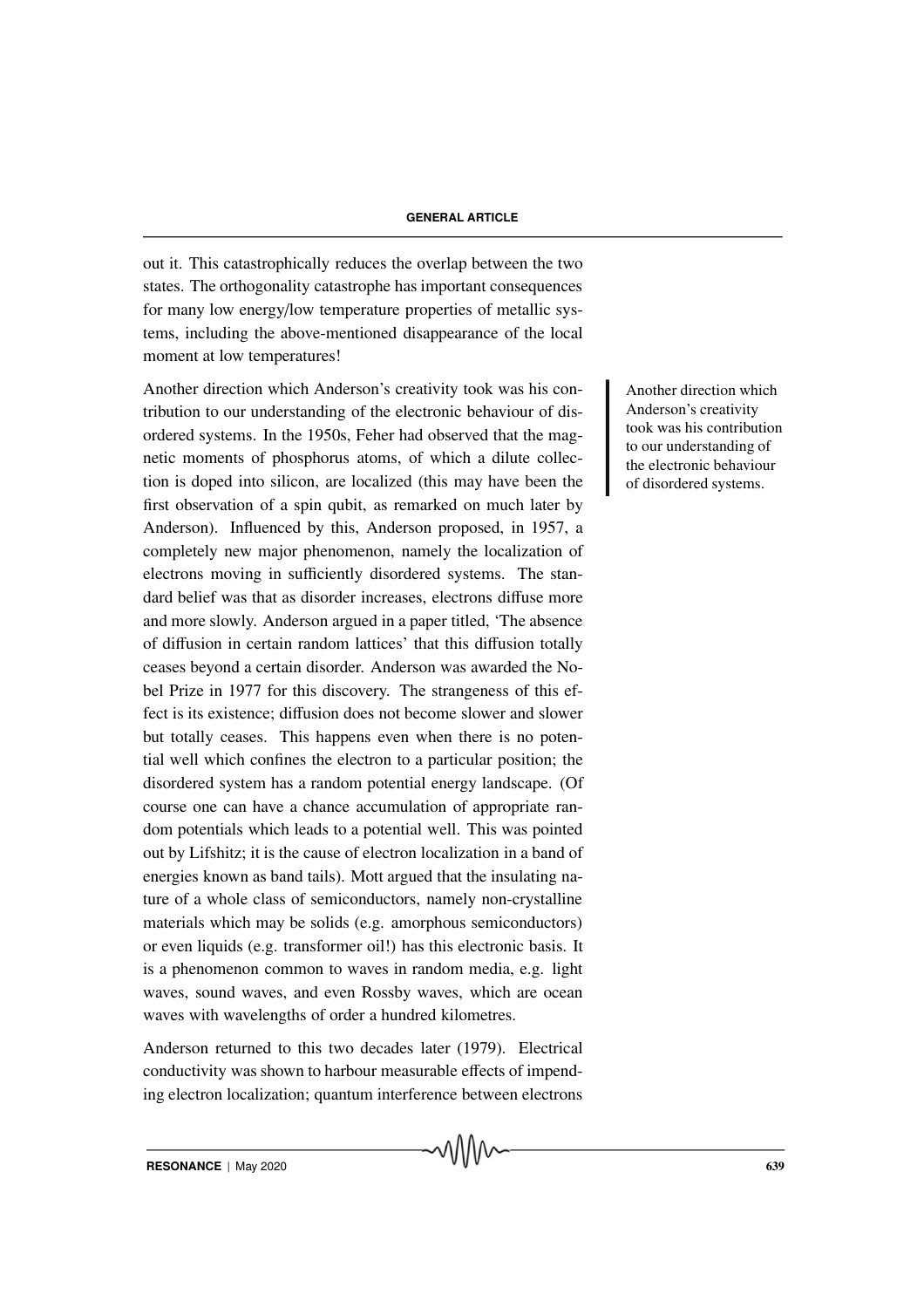travelling nearly oppositely in the random medium was identified as the cause. One of the consequences is that there is no truly metallic state in two dimensions. (I was a participant in this work).

The third area of work in which the contributions of Anderson have a lasting impact is superconductivity, namely the peculiar phenomenon of the total absence of resistance to the flow of electrical current, as happens in many metals and alloys cooled to sufficiently low temperatures. Discovered in 1911 by Kamerlingh Onnes, with a long series of failed attempts at explanation, a successful microscopic theory was proposed in 1957, when Bardeen, Cooper, and Schrieffer argued that a superconductor results when electrons bind together to form (Cooper) pairs and these pairs form a coherent state, a condensate (the theory is generally known by the acronym BCS after its proposers). Anderson made a number of fundamental contributions here. For example, he showed that the theory when properly formulated so as to explicitly gauge invariant, namely such that physical properties do not depend on the choice of the phase of the electron field, namely of the gauge, several properties emerge. There are collective oscillations of the pair phase which are transformed to plasma oscillations (the natural collective modes of oscillation of (charge) density). The amplitude of the superconducting order parameter has oscillations with nonzero frequency, as noted by Higgs in a relativistic quantum field theory setting. These Higgs modes or Higgs bosons, observed first in 2012 in a momentous Large Hadron Collider (LHC) experiment, are considered to generate most of the mass in the universe, through their coupling with appropriate quantum fields. This is known as the Higgs or the Anderson–Higgs mechanism (1963). In work which seems far afield, Anderson, with Itoh, Ali Alpar, Shaham and others (starting in 1975) showed that the glitches observed in pulsars are due to the vortex creep in the neutron star superfluid!

Anderson was among the first to appreciate the importance of the phase of the superconducting order (parameter). The connected bizarre effects predicted by Josephson, e.g. the appearance of an

The third area of work in which the contributions of Anderson have a lasting impact is superconductivity, namely the peculiar phenomenon of the total absence of resistance to the flow of electrical current, as happens in many metals and alloys cooled to sufficiently low temperatures.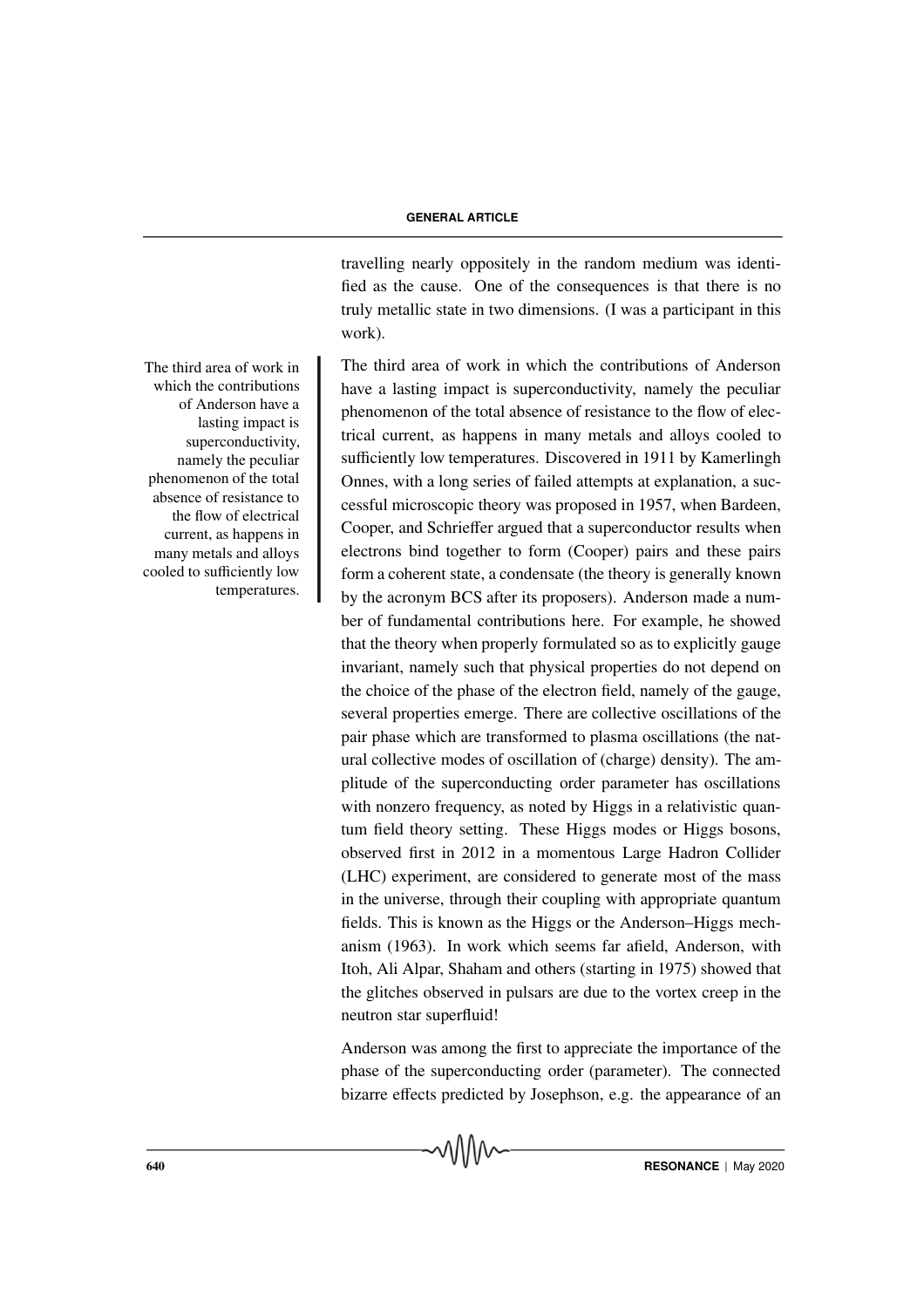ac voltage in a circuit consisting of two superconductors sandwiching a thin insulating layer, this circuit being maintained at a steady (dc) voltage, are by now the basis of a subfield of metrology, among other things. (Josephson, then a precocious PhD student who attended Anderson's lectures in Cambridge, was the first to clearly understand the significance of the phase of the superconducting order parameter; the first observation is due to Anderson and Rowell in 1963). Anderson strongly and clearly re-expressed recently the point that while the creators of quantum revolution in physics felt that the quantum domain is atomic, with classical physics being the description of the world at human scale, London, alone among the quantum pioneers, saw clearly that superconductivity and superfluidity are quantum effects on the macroscopic scale. This is especially timely because recent theoretical and experimental discoveries have revealed to us novel kinds of quantum matter characterized by nontrivial topological behaviour of atomic level electronic quantum states in them.

Then there is the sustained work on high-temperature superconductivity. Anderson proposed and developed with Baskaran and Anderson proposed and others a detailed RVB theory for high-temperature superconductivity, starting essentially immediately after its discovery in 1986– 87. The broad point here can be stated this way. While so far we have no examples of superconductors which do not involve Cooper pairs of electrons, do the pairs form only if there is boson mediated attraction between them (as commonly believed) or can pairing happen in a system with only electron repulsion, and that too, strong repulsion? Anderson was the foremost to espouse the latter possibility, from the very beginning, clearly and strongly. This is very important because before this, under the influence of the phenomenally successful BCS theory, there was an implicit belief that there must be a bosonic excitation which mediates an effective attraction between electrons in order that Cooper pairs form. (Electrons repel each other so that this attraction is quite unusual; BCS argued that the relevant boson is the phonon or the quantized lattice vibration). By now, it is a commonplace belief that one can have pairing and superconductivity without neces-

developed with Baskaran and others a detailed RVB theory for high-temperature superconductivity, starting essentially immediately after its discovery in 1986–87.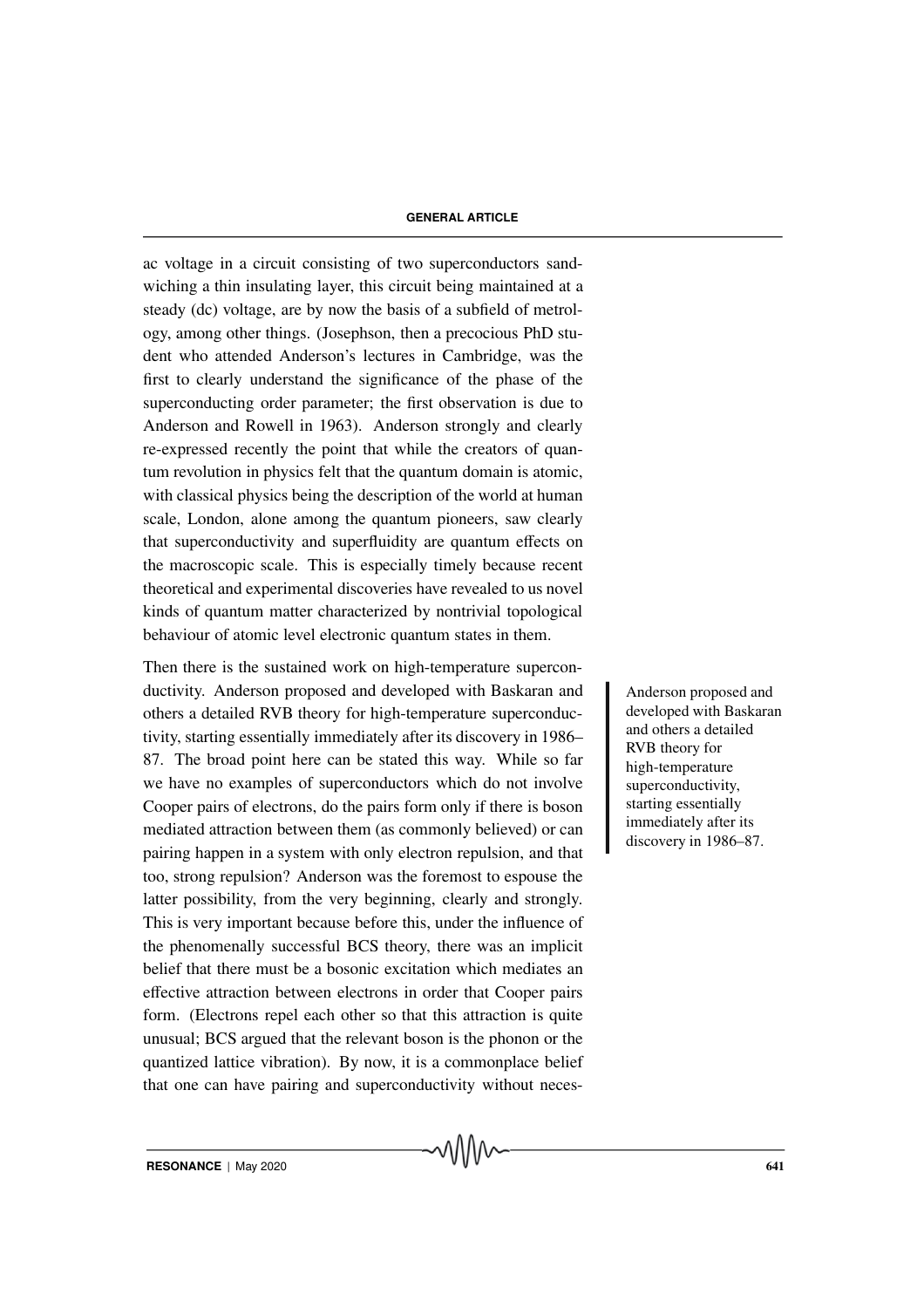sarily a boson mediated attraction between electrons. The actual RVB theory may not be universally accepted; the reasons are sociological as well. However, to me, the opening up of the strong correlation (strong local electron repulsion) regime as a possible host for superconductivity seems a great contribution. Even more importantly, it has led to the intense exploration of this large region of electron physics.

In a book titled, *The Problems of Physics* (Oxford University Press, Oxford, 1987), A J Leggett identifies the four frontiers of physics as the large, the small, the complex, and the unclear. The first two are the conventionally obvious frontiers of growth of the subject, have a very natural grip on our imagination, and one believes that they are the 'real thing'. I quote from a truthful condensed matter physicist: "When I was an undergraduate, I thought solid state physics (a sub-genre of condensed matter physics) was perhaps the worst subject that any undergraduate could be forced to learn—boring and tedious, "squalid state" as it was commonly called. How much would I really learn about the universe by studying the properties of crystals?" The same physicist says, "But once I was introduced to the subject properly, I found that condensed matter was my favourite subject in all of physics—full of variety, excitement, and deep ideas. Many many physicists have come to this same conclusion". The work of Anderson, of which some aspects have been described above, and which is largely on the behaviour of electrons in condensed matter systems and on magnetism, helped establish the third frontier and introduced us to the richness of different parts of it. It provided the needed intellectual quality. It showed, as stated by Anderson in his paper 'More is different', and as quoted above, that "at each stage (of complexity) entirely new laws, concepts and generalizations are necessary, requiring inspiration and creativity to just as great a degree as the previous one". Anderson's work also helped establish strong natural connections between the different frontiers. We have mentioned some above. There are many more indications of their mixing. This seems to be necessary, inevitable and seems to be happening more and more.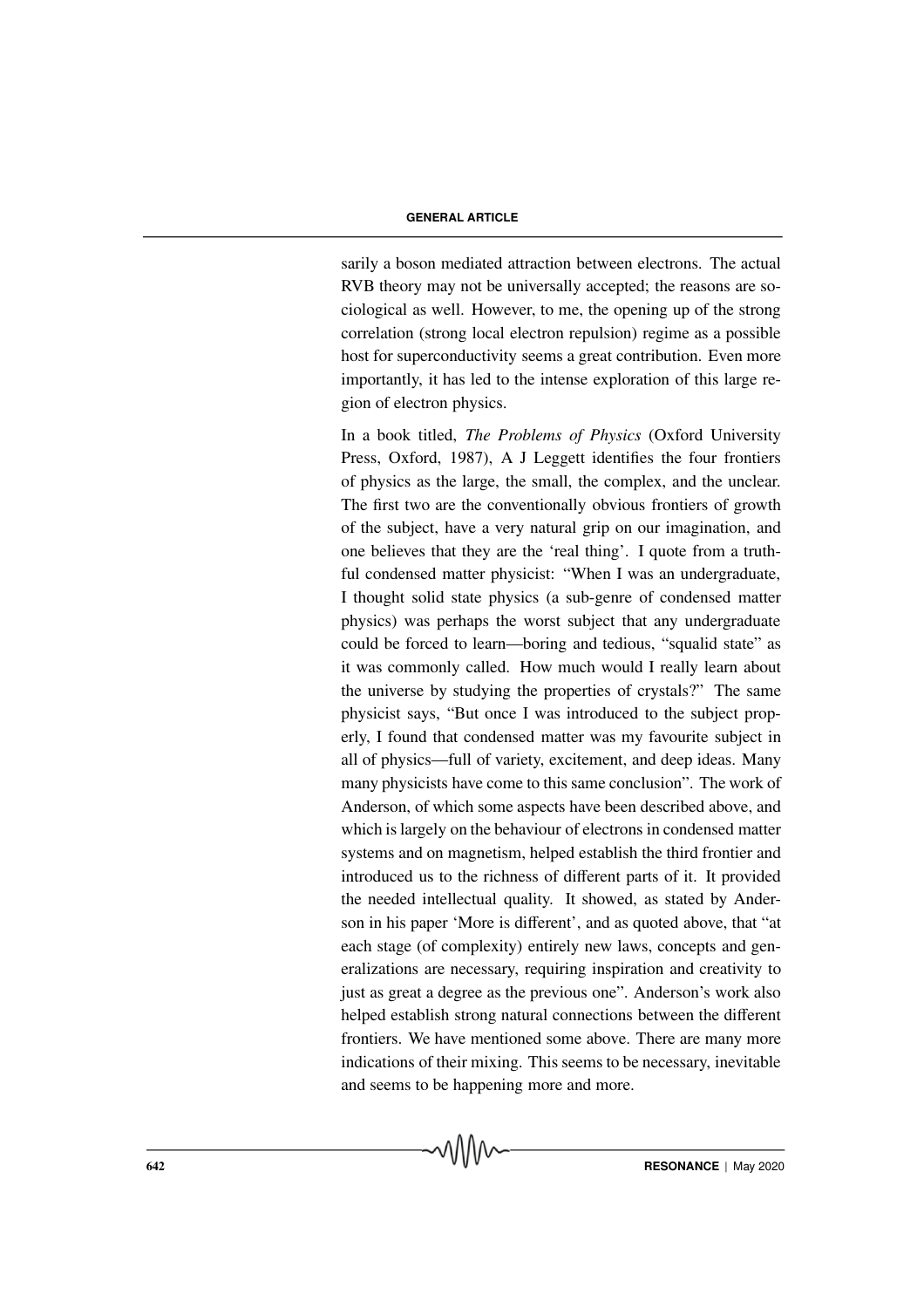Anderson's 1972 essay on emergence is especially timely in that modern science has come to be largely identified with reductionism. The re-emergence of emergence bodes well for the future of large areas of science and for their empowerment as well as selfbelief. Starting from the 1970's, there has been a continuing and strong feeling that we are nearing the end of science. For example, the subtitle of a well-known book by John Horgan (Broadway Books, New York, 1996) titled, *End of Science* is 'Facing the limits of knowledge in the twilight of the scientific age'. This feeling is probably strongly influenced by the identification of science with reductionism. Anderson has been a vocal critic of this attitude. For example, in 1999, he wrote, "The reason that Horgan's The reason that Horgan's pessimism is so wrong lies in the nature of science itself. Whenever a question receives an answer, science moves on and asks a new kind of question, of which there seems to be an endless supply." This is an expression of his belief (from within modern science) in emergence as the future of science; as the counterpoint to the belief in the end of science. However, there is also the view that the approaching end of science points towards what may be called 'rational mysticism'. As described by the Sanskritist and Indologist Frits Staal, "A rational mysticism is not a contradiction in terms; it is a mysticism whose limits are set by reason." Indeed, Horgan himself explored this possibility in a book of interviews called *Rational Mysticism: Dispatches from the Border Between Science and Spirituality* (Houghton Mifflin, New York, 2003). It seems to me that the questions implied by Anderson's essay on emergence lead us to metaphysical questions and to the fourth frontier of physics mentioned above, namely the unclear.

Anderson had a strong India connection. Baskaran has mentioned a few of the physicists from this part of the world who were his associates. It was in Bangalore, towards the end of 1986, that the first (impromptu) meeting on high-temperature superconductivity took place. A number of physicists had come for an international conference on valence fluctuations. Many of them were active in the field of superconductivity in the cuprates which had opened up just then; there was an enormous buzz about this discovery. A pessimism is so wrong lies in the nature of science itself. Whenever a question receives an answer, science moves on and asks a new kind of question, of which there seems to be an endless supply.

– P W Anderson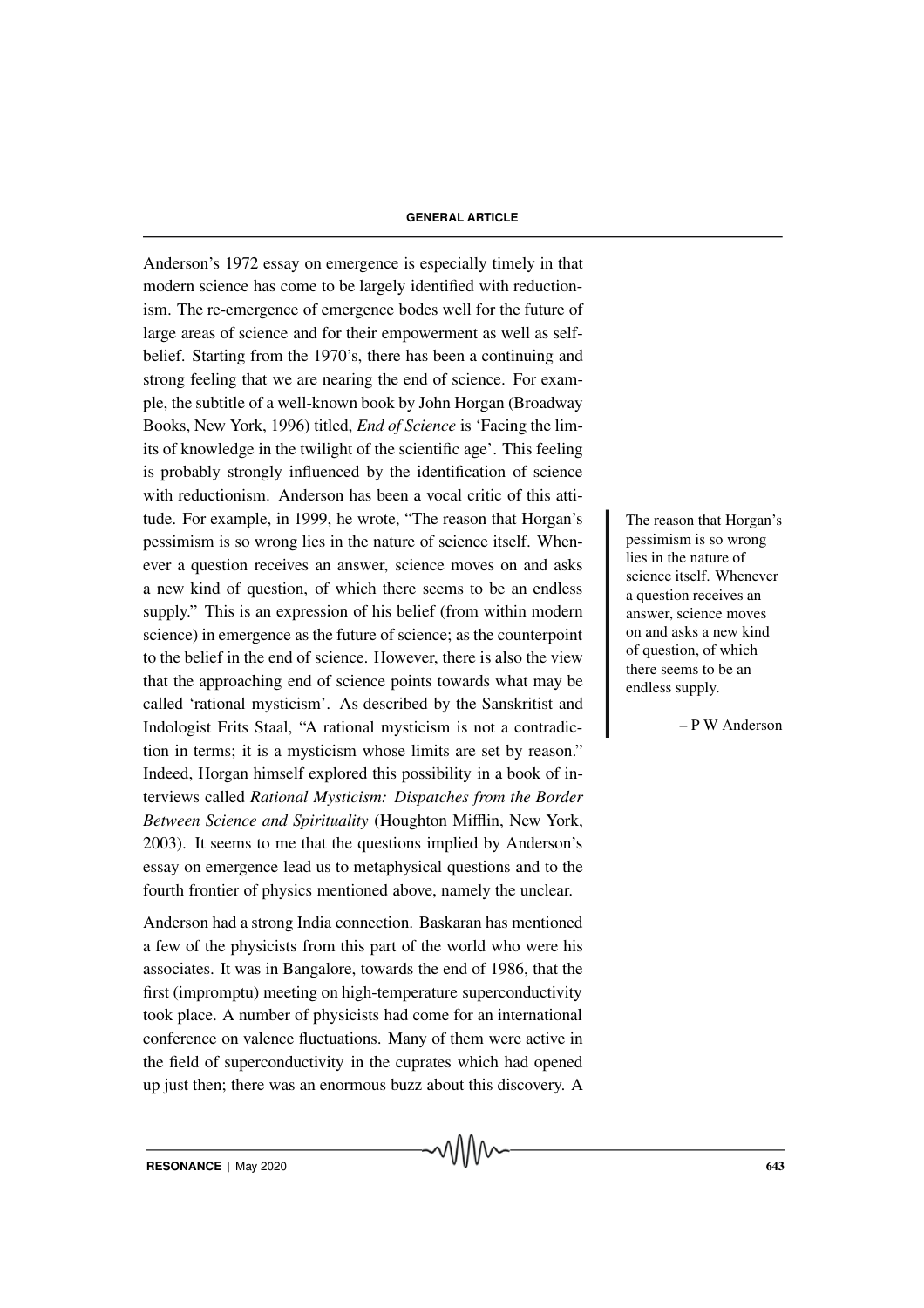meeting was put together where some of the actors talked about the work going on in their laboratories, some others contributed their ideas. It was enlivened by vigorous exchanges. Anderson took part in all this. He returned to the US, and very soon there appeared in the journal Science, an article by him early in 1987, entitled 'The resonating valence bond state in  $La_2CuO_4$  and superconductivity'. The very first explicit calculation of superconductivity in the cuprates is due to Anderson and Baskaran which followed a few months later.

Anderson was driven to understand natural phenomena and experiments; to develop hypotheses encoded in mathematical models, and deduce consequences. These were checked against phenomena in turn; testable predictions were made. He was aware not of just the relevant experimental facts; he was also aware of the tangled network of connections between a large number of them. Some of these were obvious, some not. This heightened awareness gave him enormous self-belief; he was secure in that world. This also meant that he was quite idiosyncratic in what he valued in people and physics. He was quite independent-minded and was not excessively weighed down by the mathematical subtleties or difficulties of this theoretical approach or that. Because of his training and the milieu in which his work was done, his knowledge of formalism was broad and deep; it was deployed as necessary, but he was primarily a natural scientist.

An important factor in Anderson's stance as a scientist is his long association with the Bell Telephone Laboratories (known colloquially as Bell Labs), for 35 years from 1949 to 1984 ( from the late 1960's, he had dual appointments, first at Cambridge and then at Princeton, where he subsequently was till the end of his life). While the Bell Labs is known widely for its role in the evolution of telecommunications, its uniquely liberal (and successful) interpretation of its raison d'etre meant that Bell Labs was the centre of perhaps the best and most interactive activity in condensed matter science for almost half a century. Work at Bell Labs has resulted in eight Nobel Prizes in Physics (including those for the discovery of the wave nature of matter, for the invention of the

Anderson was driven to understand natural phenomena and experiments; to develop hypotheses encoded in mathematical models, and deduce consequences.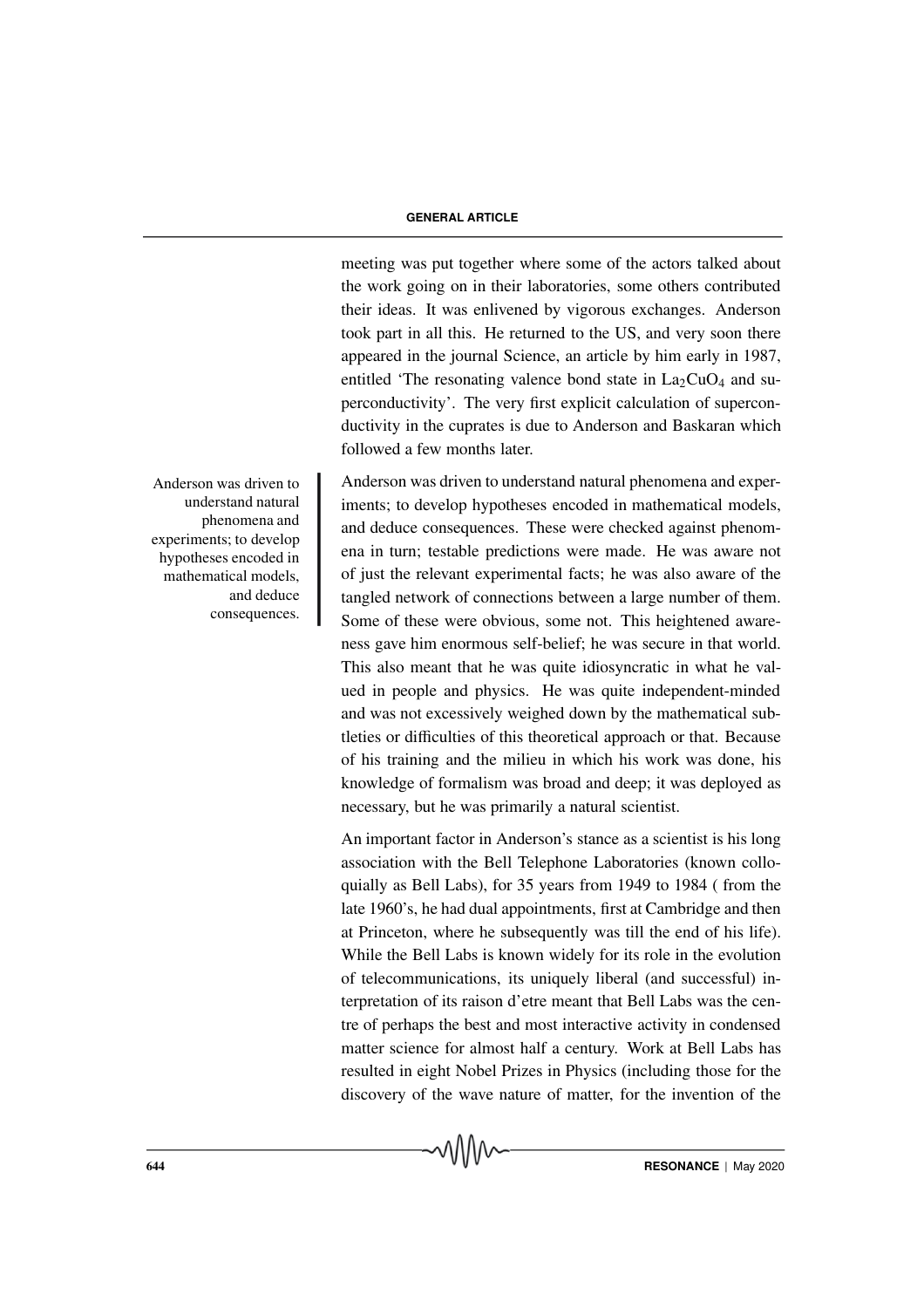transistor, and for the discovery of the cosmic background radiation) and one in Chemistry. Two illustrative mottos of Bell Labs are, "get the best people in the world and get out of the way" and "theory should be on tap, not on top". Decades of life in this high quality, broad range, contentious, unbelievably broad-ranged atmosphere helped make him.

Anderson was very democratic in spirit, a warmhearted holistic person. Perhaps it was related to his growing up on a farm in Urbana, IL (∼the Midwest). He spent much of his childhood hiking, canoeing, and picnicking. He came from a family of "secure but impecunious academics". For example, his father was a professor of plant pathology at the University of Illinois, Urbana. A friend and physics colleague told me how, as a person without academic 'pedigree', he had gone to a summer school where Anderson was a lecturer. Anderson befriended him, talked to him, listened to him, not patronisingly, but genuinely. Another friend had this to say. A young physicist excitedly told him, "You know, I talked with Phil (as PW Anderson was known to all) for almost an hour; he did not agree with anything I said". Baskaran begins his article with his experience of a student walking into Anderson's office and expressing himself.

The Andersons were very widely read and carried this lightly. A favourite genre of his was detective fiction: he was especially fond of Inspector Ghote, the Mumbai detective created by the writer HRF Keating.

When I began working with Phil in Princeton, around September 1978 or so, many conversations with him left me completely befuddled. This was hard on a rusty physicist low on self-confidence. After a few weeks of this, I felt I must 'unburden' myself to J M (Quin) Luttinger at Columbia, my PhD mentor. When I talked with him about it, he said, "Phil does not get things out beyond a certain point of clarity. But he is the most talented person in our field". (Phil Anderson was a coauthor in a *Physics Today* obituary for Luttinger which specially noted the clarity of his published work and his lectures. I myself found that his classroom lectures had a deceptive simplicity). So, that was that. As months passed,